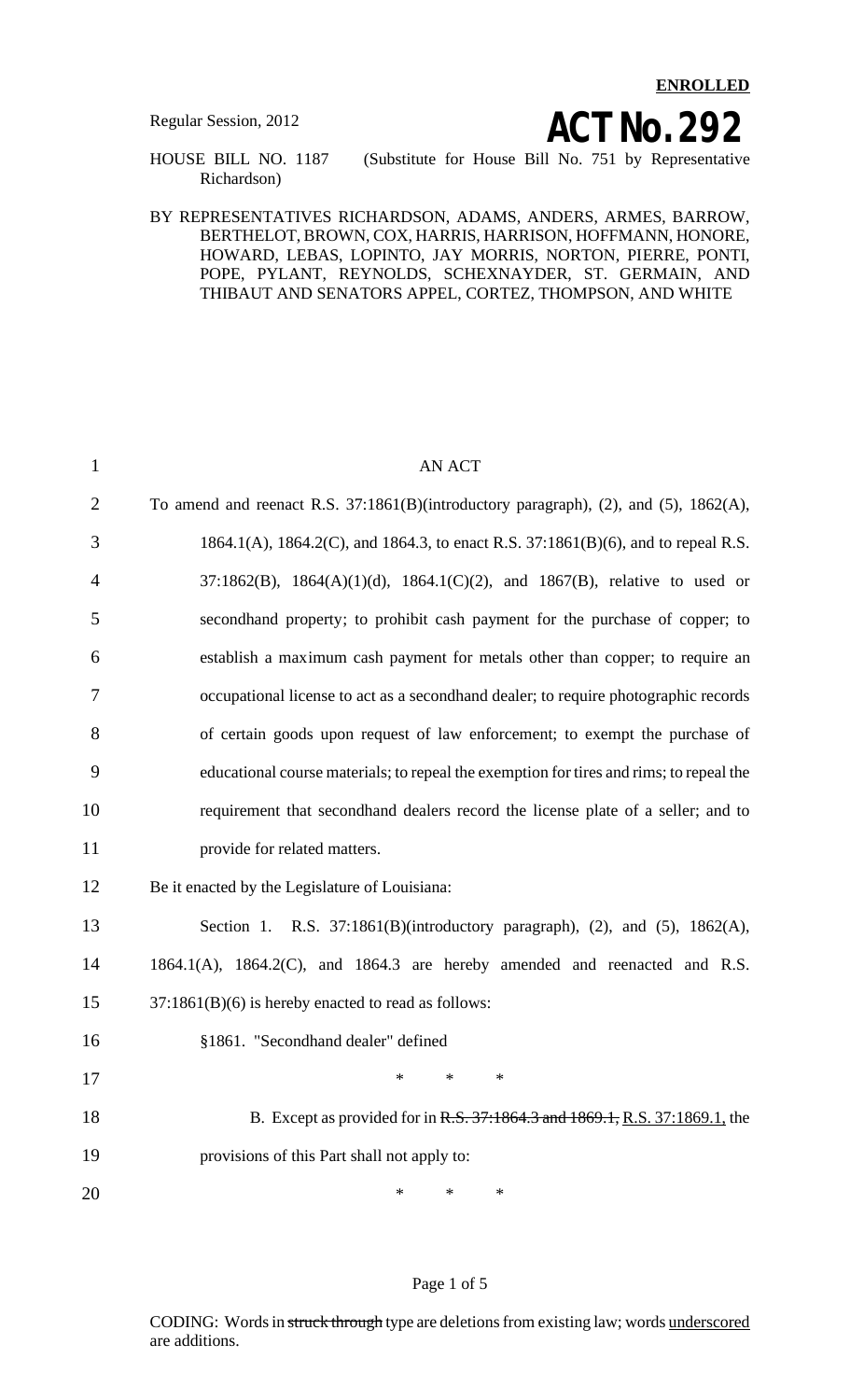## HB NO. 1187 **ENROLLED**

| $\mathbf{1}$   | (2) Persons solely engaged in the business of buying, selling, trading in, or              |
|----------------|--------------------------------------------------------------------------------------------|
| $\overline{2}$ | otherwise acquiring or disposing of motor vehicles and used parts of motor vehicles,       |
| 3              | excluding tires and rims, and shall not apply to wreckers or dismantlers of motor          |
| $\overline{4}$ | vehicles who are licensed under the provisions of R.S. 32:783 et seq.                      |
| 5              | $\ast$<br>*<br>∗                                                                           |
| 6              | (5) Collectors, transporters, or disposers of waste whose waste collection,                |
| 7              | transportation, and disposal activities are regulated by the Department of                 |
| 8              | Environmental Quality, or persons who collect, transport, or manage recyclable             |
| 9              | materials pursuant to a residential collection, recycling, or disposal contract with a     |
| 10             | municipality or political subdivision. The operations of a company that has received       |
| 11             | a permit, registration, or other authorization from the Department of Environmental        |
| 12             | Quality for the collection, transportation, treatment, storage, processing of materials    |
| 13             | to be recycled or reused, or disposal of solid waste as defined in R.S. 30:2153.           |
| 14             | (6) The purchase of educational course materials and products including but                |
| 15             | not limited to books, classroom response devices, and calculators.                         |
| 16             | *<br>$\ast$<br>$\ast$                                                                      |
| 17             | §1862. License required; application; bond; exemptions                                     |
| 18             | A. No person shall do business as a second hand dealer in this state without               |
| 19             | having first obtained the <b>occupational</b> license required by law. Any person desiring |
| 20             | a license as second hand dealer shall make application in writing, specifying the street   |
| 21             | number and house number of the building where the business is to be carried on.            |
| 22             | This application shall be signed by at least three property taxpayers of the city or       |
| 23             | parish where the business is to be established certifying that the applicant is of good    |
| 24             | moral character. He shall also submit with his application a bond in favor of the city     |
| 25             | or parish, as the case may be, where the business is to be established in the sum of       |
| 26             | two thousand five hundred dollars with security conditioned for the due observance         |
| 27             | of all provisions of this Part.                                                            |
| 28             | *<br>∗<br>∗                                                                                |

# Page 2 of 5

CODING: Words in struck through type are deletions from existing law; words underscored are additions.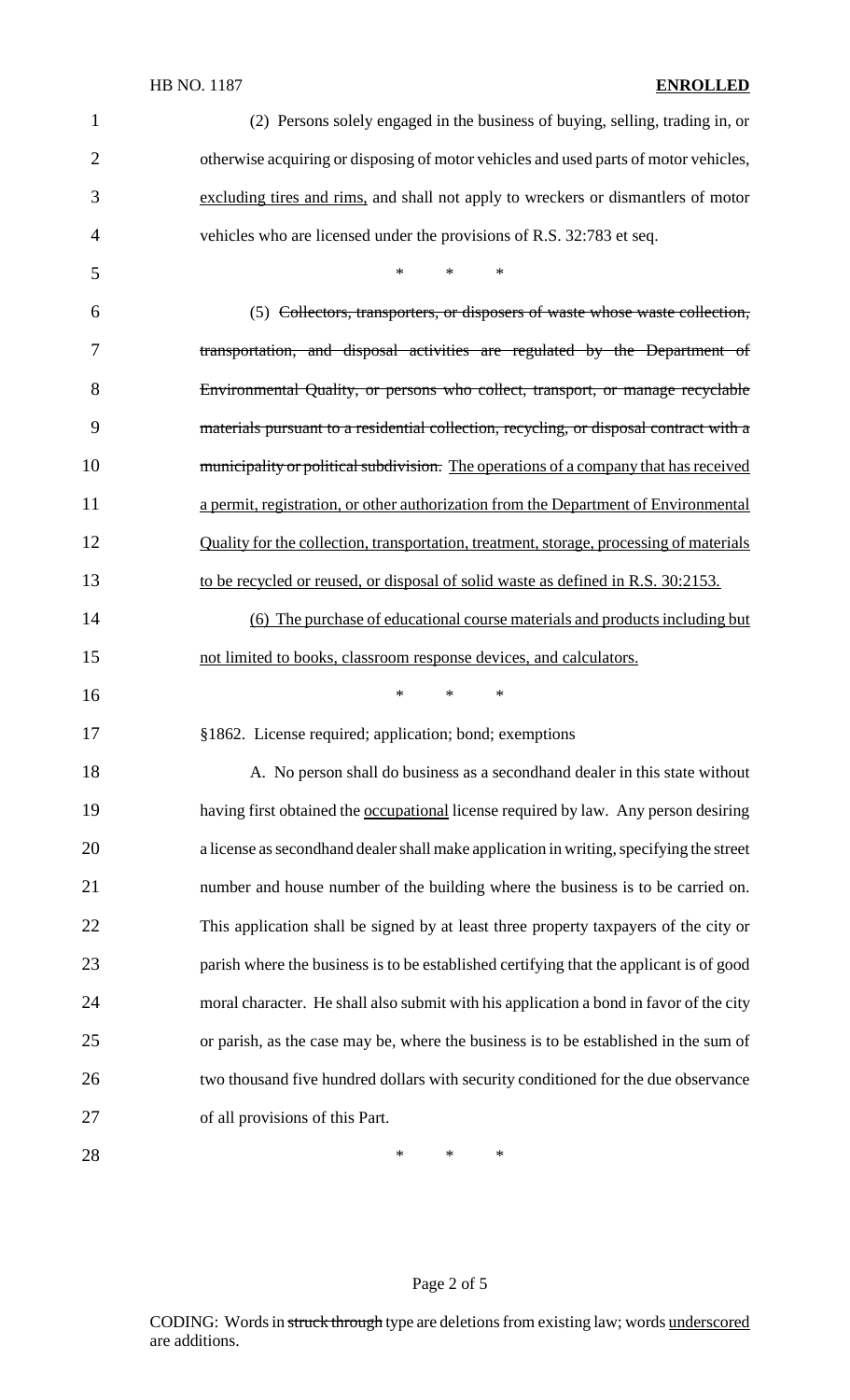#### HB NO. 1187 **ENROLLED**

#### §1864.1. Photographic and other records; exceptions

2 A.(1) In addition to the information required in R.S. 37:1864, every 3 secondhand dealer shall be required to obtain a photograph of a person selling or delivering merchandise or articles to the dealer if the fair market value of the merchandise is one hundred dollars or greater. The quality of such photograph shall be sufficient readily to identify the person depicted. In lieu of the photograph of the person selling or delivering the merchandise, the dealer may obtain either a thumbprint of such person, the quality of which thumbprint shall be sufficient to 9 identify the person, or a photocopy of the person's Louisiana driver's license, driver's license from another state, passport, military identification, or identification issued by a governmental agency or the United States Postal Service. Each photograph, thumbprint, or photocopy, as the case may be, shall be cross-referenced with the ledger entry required by R.S. 37:1864. The photograph, thumbprint, or photocopy shall be preserved for a period of at least a year.

 (2) Pursuant to a request from a law enforcement agency, a secondhand dealer shall be required to capture photographically uniquely identifiable used merchandise or articles purchased pursuant to R.S. 37:1864(A). Photographs shall be made available to the law enforcement agency within twenty-four hours after the request.

 \* \* \* §1864.2. Purchase of precious metals and stones from minors; purchase of junk 22 from minors prohibited; penalty 23 \* \* \* \*

 C. The provisions of this Section shall not apply to the sale or purchase of 25 manufactured registered bullion bars, coins, or other numismatic items. The provisions of this Section shall not apply to a retail tire outlet or an automobile dealer dealing in tires.

 $*$  \* \* \*

### Page 3 of 5

CODING: Words in struck through type are deletions from existing law; words underscored are additions.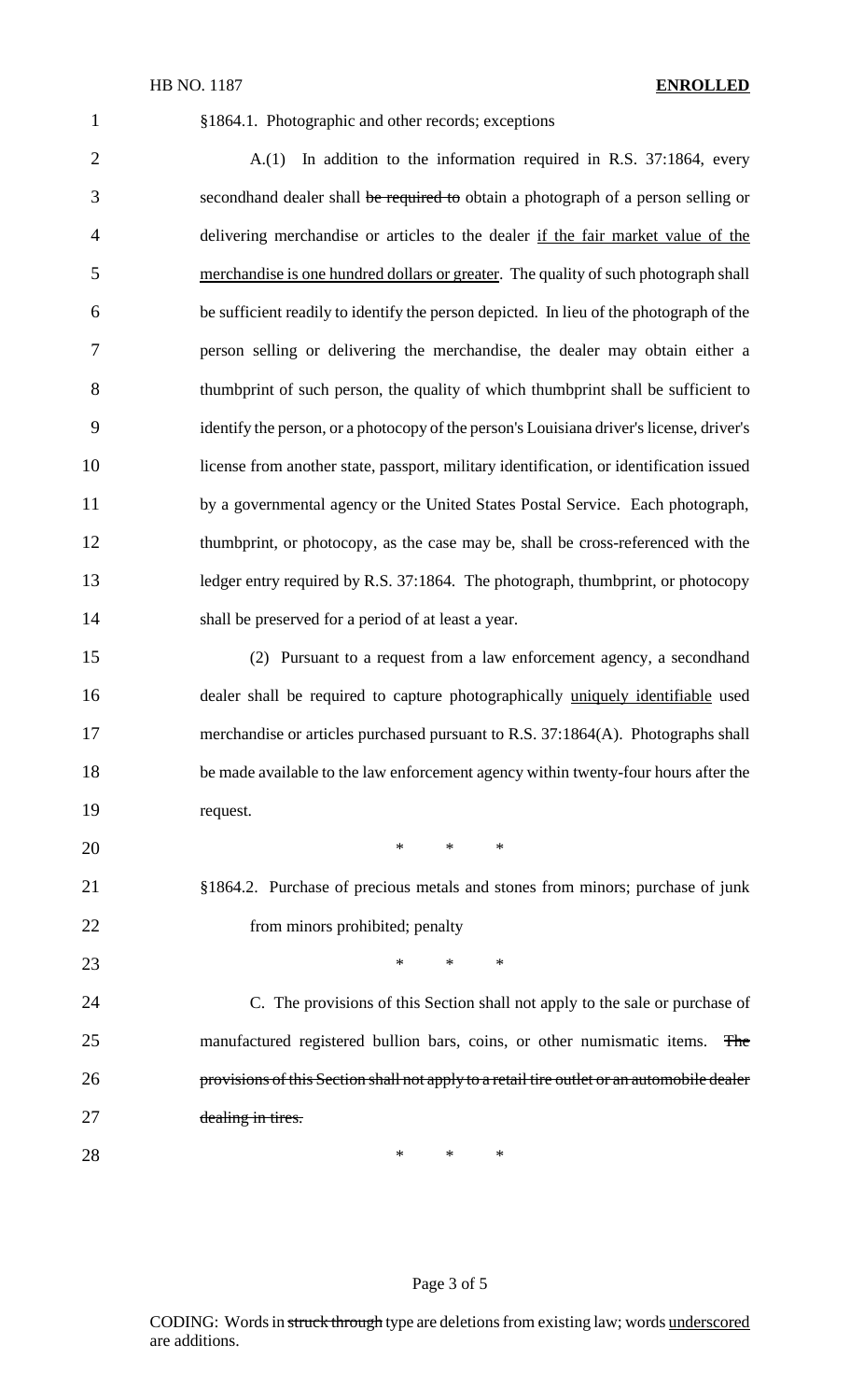| $\mathbf{1}$   | §1864.3. Payment by check or money order for copper or other metals required;                     |
|----------------|---------------------------------------------------------------------------------------------------|
| $\overline{2}$ | check cashing prohibited; penalties                                                               |
| 3              | $A(1)$ A second hand dealer shall not enter into any cash transactions in                         |
| $\overline{4}$ | payment for the purchase of junk or used or secondhand property copper. Payment                   |
| 5              | for copper shall be made in the form of a check <del>, electronic transfers, or money order</del> |
| 6              | issued to the seller of the junk or used or secondhand property and made payable to               |
| 7              | the name and address of the seller made payable to the seller of the metal and mailed             |
| 8              | to the address recorded on the photo identification of the seller no earlier than five            |
| 9              | business days after the date of the transaction.                                                  |
| 10             | (2) A second hand dealer shall not enter into any cash transactions in excess                     |
| 11             | of three hundred dollars in payment for the purchase of metal property other than                 |
| 12             | copper. Payments in excess of three hundred dollars for metals other than copper                  |
| 13             | shall be made in the form of a check made payable to the name and address of the                  |
| 14             | seller and may be tendered to the seller at the time of the transaction. The                      |
| 15             | secondhand dealer, at his discretion, may make payment by either cash or other                    |
| 16             | method for transactions of three hundred dollars or less for all metals other than                |
| 17             | copper.                                                                                           |
| 18             | <b>B.</b> All payments made by check <del>, electronic transfers, or money order</del> shall      |
| 19             | be reported separately in the daily reports required by R.S. 37:1866.                             |
| 20             | $C(1)$ No second hand dealer shall allow a seller to engage in multiple                           |
| 21             | transactions within a twenty-four hour period totaling more than three hundred                    |
| 22             | dollars for the purpose of circumventing this Section.                                            |
| 23             | (2) No second hand dealer shall cash, offer to cash, or provide the means for                     |
| 24             | exchanging for cash a check issued to a seller pursuant to this Section on the                    |
| 25             | premises of the secondhand dealer's place of business, including but not limited to               |
| 26             | the use of an automatic teller machine.                                                           |
| 27             | D. Violations of this Section shall be subject to the penalties provided for in                   |
| 28             | R.S. 37:1869 and 1870.                                                                            |